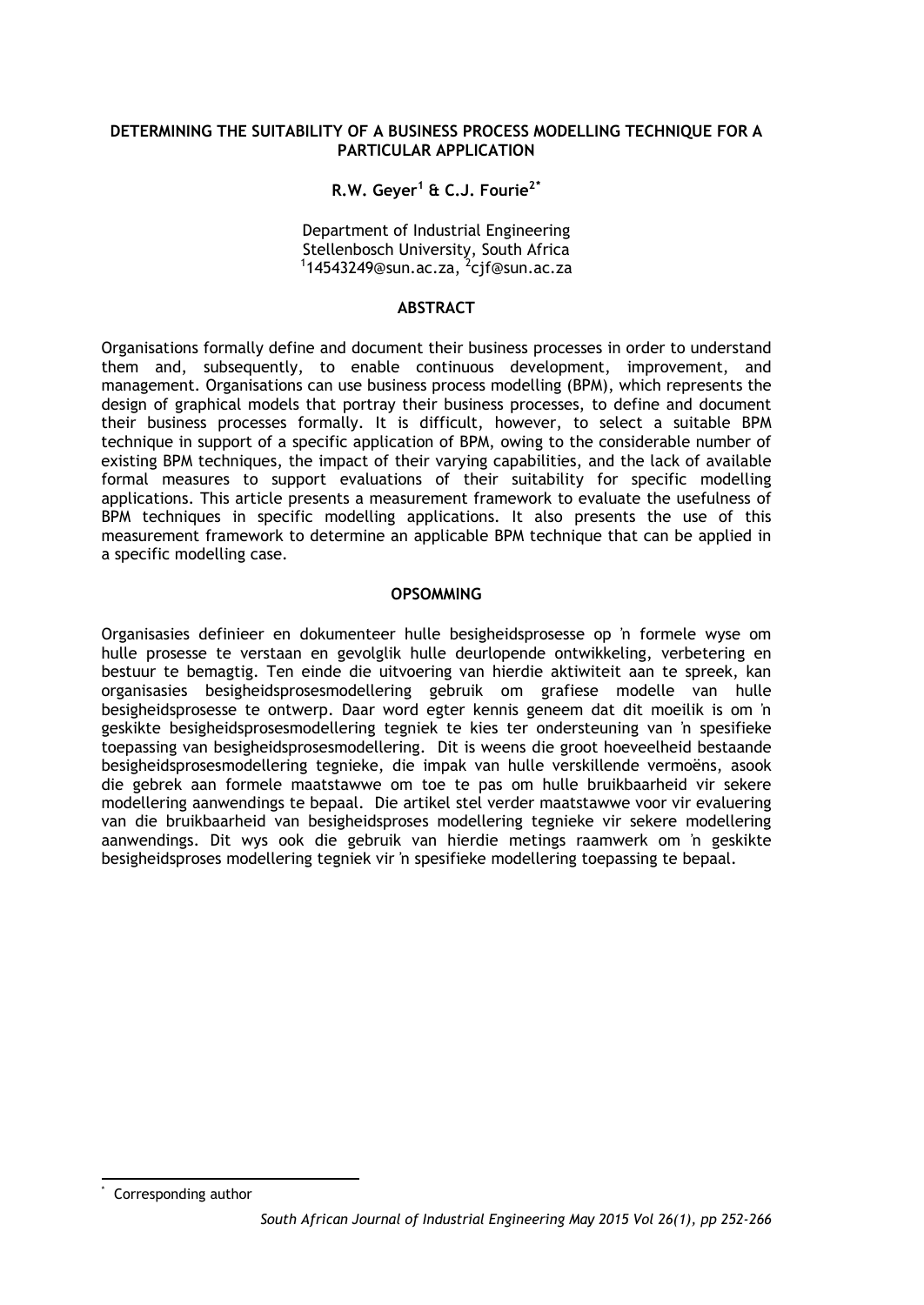# **1 INTRODUCTION**

Business process modelling (BPM) represents the collective use of certain methods, techniques, and tools in order to design, support, and manage business process models. These business process models are used to graphically define, document, and communicate the business processes of organisations. The popularity of business process models arises from their related benefits, which go beyond the basic ability to define and document business processes, and include the graphical portrayal of business process features such as inter-functional communication, resource requirements, and sequential constraints. It is suggested that the graphical portrayal of these types of features provides additional support for understanding, implementing, executing, measuring, analysing, improving, and controlling business processes. According to Mendling, business process models can be considered to be the conceptual artefacts underpinning the management of organisational processes [1]. In turn, BPM has evolved into a valuable approach to defining and documenting business processes [2], which are considered an important prerequisite for organisations that intend to engage in business process improvement and management initiatives [3].

# **2 DIFFICULTY IN SELECTING A BUSINESS PROCESS MODELLING TECHNIQUE**

## **2.1 Variety of business process modelling techniques**

A large variety of BPM techniques is available to support the application of BPM. They consist of different languages – and their related conventions, notations, and grammars – that are applied to generate the graphical features and content of business process models. But the differences between these languages give rise to varying strengths and weaknesses pertaining to the use of each technique.

It becomes difficult to select a technique that can support a specific application of BPM, due to the impact of the considerable number of available techniques and their varying capabilities. Glassey observed that such a variety of techniques can be somewhat confusing, and the choice of an adequate technique for a given modelling project might be difficult [4]. In addition, current research efforts and application trends tend to suggest that there is no single technique that is consistently selected, or that is considered superior, for all modelling applications. With so many techniques, it becomes difficult to choose between them: no single technique stands out.

## **2.2 Measuring the suitability of BPM techniques**

When selecting a BPM technique, the aim should be to identify and select one that is suitable for each specific modelling application. In order to identify and select such a technique, it is necessary to evaluate the suitability of all the techniques that are considered for the relevant application, based on the quality characteristics related to their graphical languages and their subsequent abilities to address the requirements of the specific modelling application.

However, these quality characteristics are often evaluated in an isolated, uncoordinated, inconsistent, and unclear manner. In relation to this, there are insufficient proposals concerning an approach to execute these evaluations, and a lack of formal measures to quantify properly the impact that these quality characteristics have on the abilities of their related techniques. Given these deficiencies, it becomes difficult to evaluate the suitability of the techniques that are considered for a specific modelling application. A tool to select the appropriate BPM technique could solve this problem.

# **3 DEVELOPMENT OF A MEASUREMENT FRAMEWORK**

The more prominent quality characteristics related to the graphical languages of BPM techniques are dissected, arranged, and refined, to address the concerns mentioned above. Table 1 indicates these quality characteristics.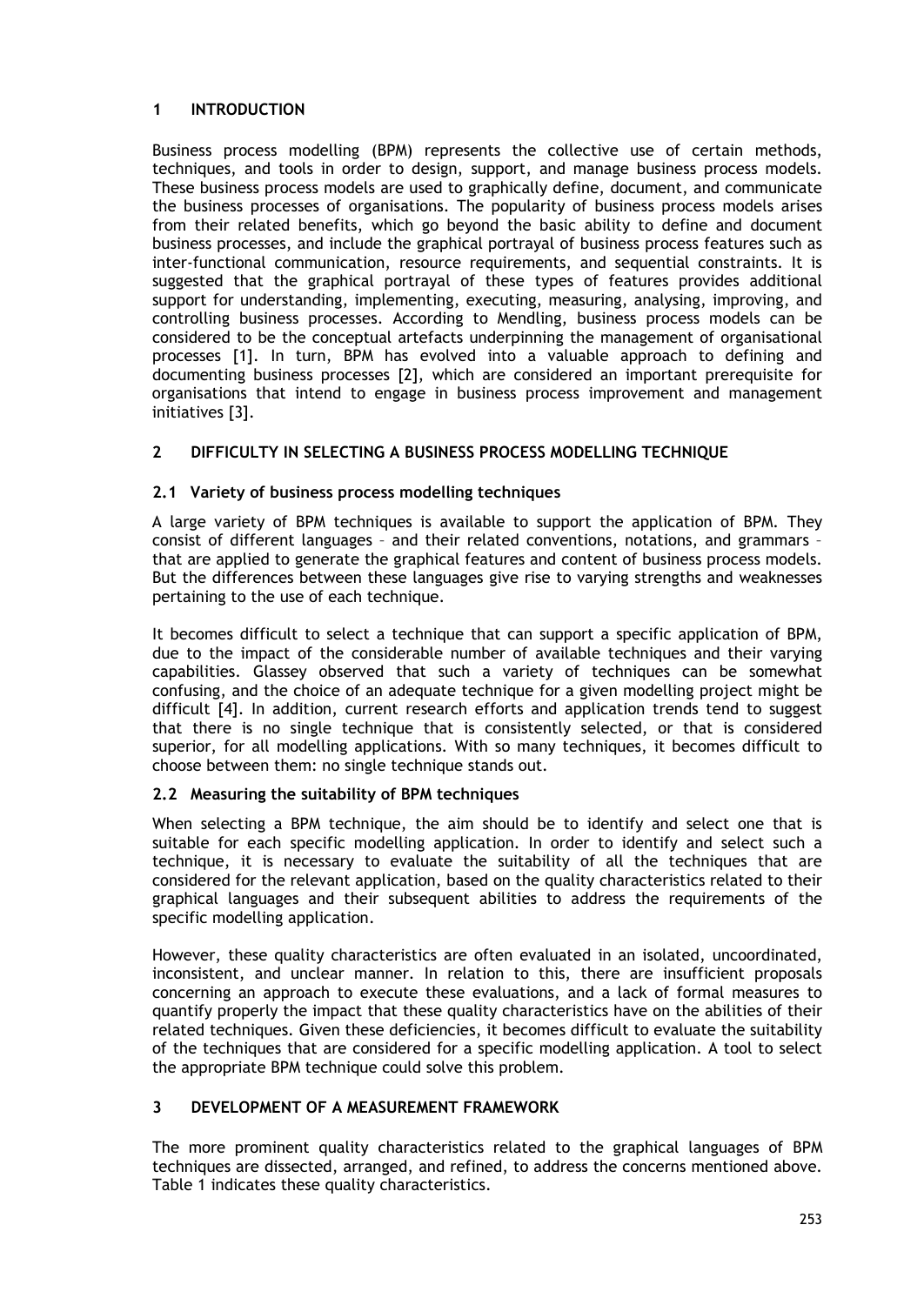## **Table 1: Quality characteristics of BPM techniques**

| <b>Quality characteristic</b> | Description                                                                                                                                                                                                                            |
|-------------------------------|----------------------------------------------------------------------------------------------------------------------------------------------------------------------------------------------------------------------------------------|
| Completeness [5]              | Completeness is the ability of a BPM technique to design business<br>process models that can portray all the relevant business process<br>information required by an organisation.                                                     |
| Complexity [6]                | Complexity is the degree to which a BPM technique designs business<br>process models that are difficult to design, understand, and use.                                                                                                |
| Ease of generation [5]        | Ease of generation is the degree of ease associated with the design of<br>business process models using a specific BPM technique.                                                                                                      |
| Ease of understanding [5]     | Ease of understanding is the extent to which a BPM technique is able to<br>design business process models that are easy to understand.                                                                                                 |
| Ease of use [7]               | Ease of use is the ability of a BPM technique to design business process<br>models that are easy to use.                                                                                                                               |
| Economy [8]                   | Economy is the degree to which a BPM technique can design business<br>process models that portray all the relevant business process<br>information while using the minimum possible graphical elements.                                |
| Effectiveness [9]             | Effectiveness is the degree to which a BPM technique can design<br>business process models that enable an organisation to achieve its<br>modelling objectives.                                                                         |
| Efficiency [9]                | Efficiency is the capability of a BPM technique to design business<br>process models by using the minimum possible number of resources.                                                                                                |
| <b>Expressiveness</b> [9]     | Expressiveness is the degree to which a BPM technique is capable of<br>designing business process models for any number and type of<br>applications.                                                                                   |
| Flexibility [9]               | Flexibility is the ability of a BPM technique to design business process<br>models that are easy to adapt in response to business process changes<br>that occur.                                                                       |
| Formality [9]                 | Formality is the ability of a BPM technique to design business process<br>models that contain appropriate notations, conventions, and grammars<br>in aid of the differentiated portrayal of all relevant business process<br>elements. |
| Software Support [10]         | Software support refers to the level of software support that can be<br>offered to a BPM technique during the design or subsequent use of its<br>associated business process models.                                                   |
| Suitability [9]               | Suitability is the capability of a BPM technique to design business<br>process models that are considered appropriate for a specific<br>application.                                                                                   |

## **3.1 Measurements for quality characteristics**

## **3.1.1** *Suitability, effectiveness, and ease of use*

It is fair to argue that a BPM technique is eventually considered suitable if it possesses the capability to design and support business process models that enable the relevant organisation to achieve its modelling objectives. This implies that a BPM technique must first be regarded as effective before it can be regarded as suitable. In the same vein, we argue that a BPM technique is effective if it can design and support business process models that are complete, efficiently generated, easy to understand, and sustainable. Collectively, these four quality characteristics represent the ease with which a BPM technique can be used to design and support effective business process models. Given these arguments, it is necessary to determine the following characteristics of a BPM technique:

ease of use, which can serve as an indication of its ability to design and support effective business process models; and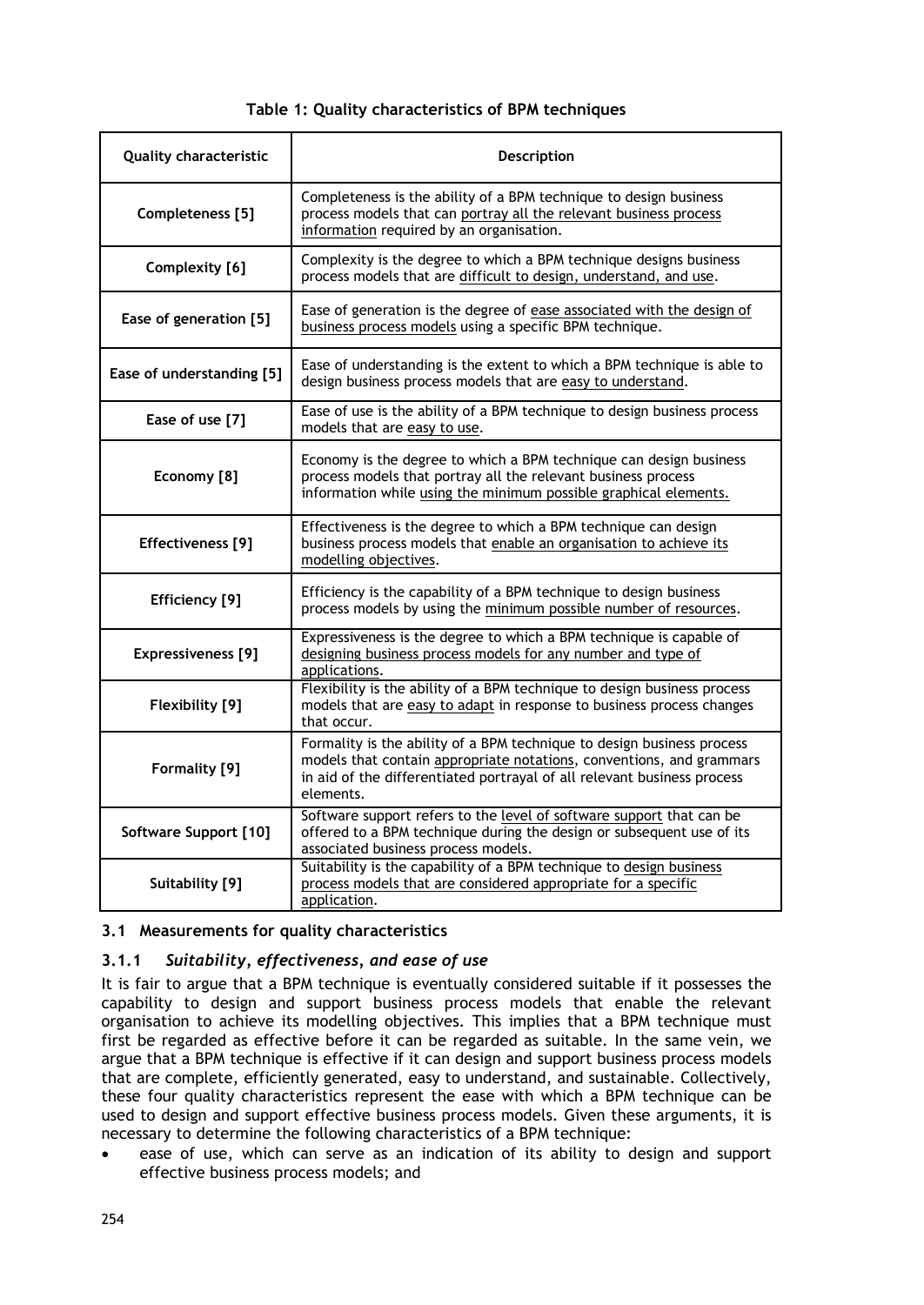• effectiveness, which can serve as an indication of its suitability for a specific modelling application.

Considering this from another perspective, the suitability of a BPM technique can be indicated by measuring its effectiveness. In turn, the effectiveness of a BPM technique can be indicated by measuring its ease of use. Ultimately, the ease of use associated with a BPM technique can be indicated by the weighted average of its related sub-measurements – completeness, efficiency generation, ease of understanding, and sustainability.

### **3.1.2** *Completeness*

With reference to their modelling requirements, organisations identify specific processrelated information that must be portrayed by their business process models. Business process models that do not portray the required process-related information are eventually considered incomplete, and cannot be used effectively by their organisations.

The capability of a BPM technique to design and support complete business process models is therefore seen as a critical quality characteristic that should be measured and evaluated. Based on these views, completeness can be measured by examining a BPM technique's ability to design and support business process models that portray the required informational elements as determined by the scope of the relevant modelling application. The measurement for completeness is indicated by Table 2.

| TXcomp = $\frac{TXrinf}{Orinf}$ , where |                                                                                                                                              |  |
|-----------------------------------------|----------------------------------------------------------------------------------------------------------------------------------------------|--|
| <b>TXcomp</b>                           | Completeness of BPM technique X, measured as a fraction.                                                                                     |  |
| <b>TXrinf</b>                           | Number of required informational elements portrayed by business process<br>models when they are designed through the use of BPM technique X. |  |
| Orinf                                   | Number of required informational elements stipulated by the scope of the<br>modelling application.                                           |  |

#### **Table 2: Measurement for completeness**

### **3.1.3** *Ease of generation*

In relation to its ease of use, a BPM technique should enable designers easily to generate their required business process models. In contrast, designers intend to avoid BPM techniques when their use is considered tedious, time-consuming, and not sufficiently userfriendly. It is therefore important to measure the ease with which a designer can generate the required business process models for a specific modelling application when a specific BPM technique is used. This ease of generation can be determined through the use of the measurement indicated by Table 3.

| Table 3: Measurement for ease of generation |  |
|---------------------------------------------|--|
|---------------------------------------------|--|

|               | TXegen = $\frac{Txrinf}{Txtime}$ , where                                                                                                     |
|---------------|----------------------------------------------------------------------------------------------------------------------------------------------|
| TXegen        | Ease of generation attributed to BPM technique X, measured as the created informational<br>elements per minute.                              |
| <b>TXrinf</b> | Number of required informational elements portrayed by business process models when they<br>are designed through the use of BPM technique X. |
| <b>TXtime</b> | Actual time taken to design the required business process models using BPM technique X,<br>measured in minutes.                              |

### **3.1.4** *Efficiency and generating efficiency*

Organisations must achieve the objectives of their modelling projects using the minimum possible number of resources. This is necessary to ensure that the value of their modelling projects outweighs their inputs. Ultimately this is required in order to motivate the execution of these projects.

The efficiency of a modelling project can be influenced by various factors, which include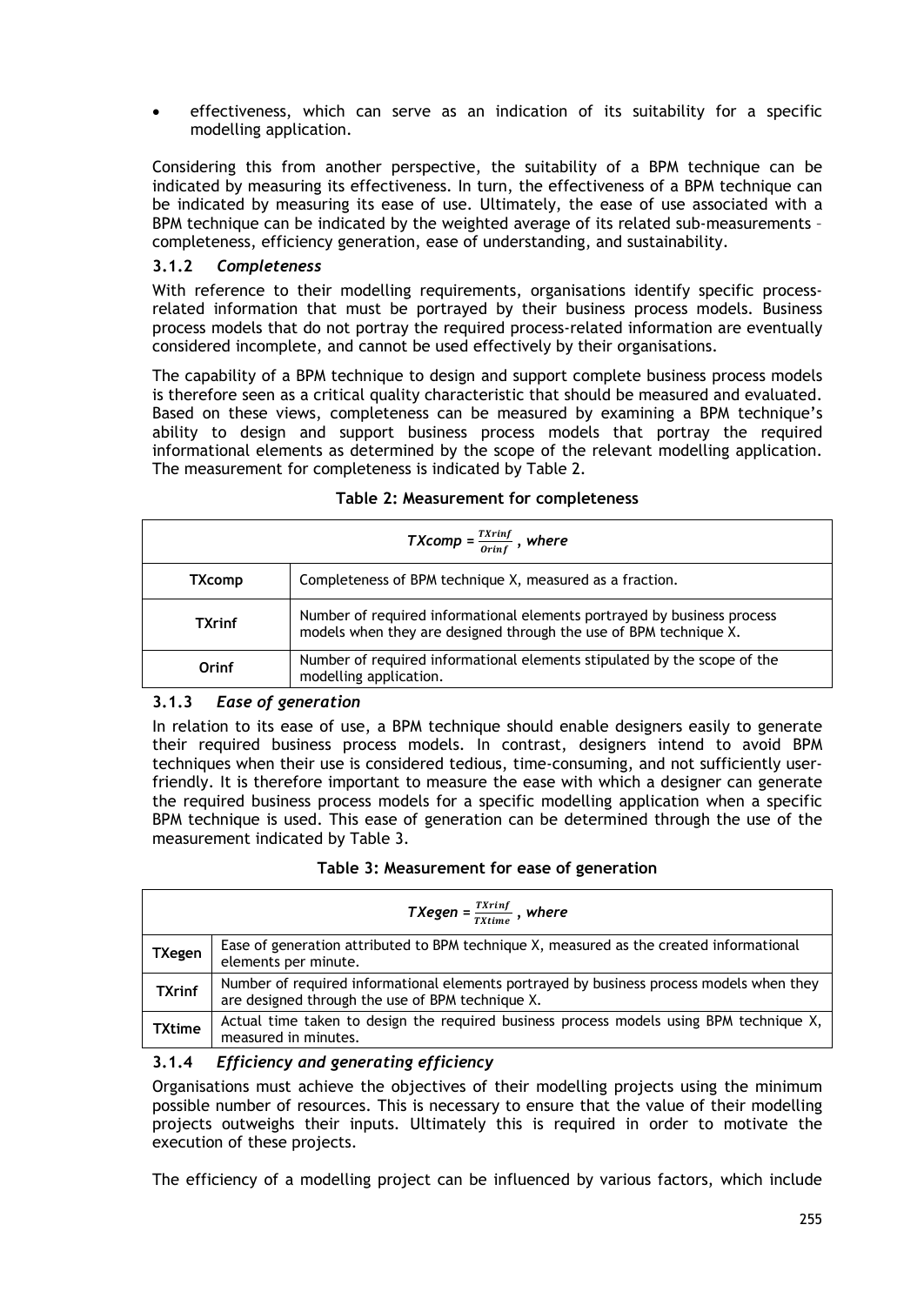the BPM methodologies, techniques and tools that are used to execute and support these projects. It is therefore argued that a BPM technique can only partially contribute to the overall efficiency of a modelling project. Similarly, the overall efficiency of a modelling project cannot be used as a direct reflection of the efficiency of a BPM technique.

So we need to define a new quality characteristic that reflects the isolated impact that a BPM technique can have on the overall efficiency of a modelling project. This new characteristic is defined as 'generating efficiency'; and it can be determined through the use of two types of measurements, both of them based on the ease of generation measurement. These two types are:

### 1. Single technique evaluation

This measurement compares the actual designer-related cost with the budgeted designerrelated cost of a modelling project, as indicated by Table 4.

## **Table 4: Single technique measurement for generating efficiency**

| TXegeff = $\frac{TXtime * Crop}{60 * (Mrbud)}$ , where |                                                                                                                 |  |
|--------------------------------------------------------|-----------------------------------------------------------------------------------------------------------------|--|
| <b>Txegeff</b>                                         | Generating efficiency of BPM technique X, measured as a fraction.                                               |  |
| <b>Txtime</b>                                          | Actual time taken to design the required business process models using BPM technique X,<br>measured in minutes. |  |
| Crop                                                   | Designer's cost per hour.                                                                                       |  |
| <b>Mrbud</b>                                           | Budgeted designer-related cost as defined within the modelling budget.                                          |  |

### 2. Multiple technique evaluation

This measurement compares the generating efficiency of each of the evaluated techniques with the others. This measurement is indicated by Table 5.

|  | Table 5: Multiple technique measurement for generating efficiency |  |  |
|--|-------------------------------------------------------------------|--|--|
|  |                                                                   |  |  |

| $TXegeff = \frac{TXegen}{Max\{T\{A,B,C;;X\}egen\}}$ , where |                                                                                                                 |  |
|-------------------------------------------------------------|-----------------------------------------------------------------------------------------------------------------|--|
| <b>TXegeff</b>                                              | Generating efficiency of BPM technique X, measured as a fraction.                                               |  |
| Txegen                                                      | Ease of generation attributed to BPM technique X, measured as the created<br>informational elements per minute. |  |
| T{A;B;C;;X}egen                                             | Ease of generation attributed to each discrete alternative {A;B;C;X}                                            |  |

## **3.1.5** *Ease of understanding, complexity, and economy*

It is clear that to use business process models effectively, they must first be understood by their users. This suggests that a BPM technique must enable the design of business process models that are easy to understand. For this, it is necessary to formulate a measurement that can determine the ease with which users can understand business process models when they are designed through the use of a specific BPM technique. Two measurements are proposed in order to measure this ease of understanding. They are:

## 1. Practical measurement

The practical measurement involves the execution of a survey to determine the ease with which the relevant stakeholders can understand business process models when designed through the use of a specific BPM technique. This measurement can also be related to two types of evaluation and sub-measurement (single or multiple technique evaluation), indicated in Table 6 and Table 7 respectively.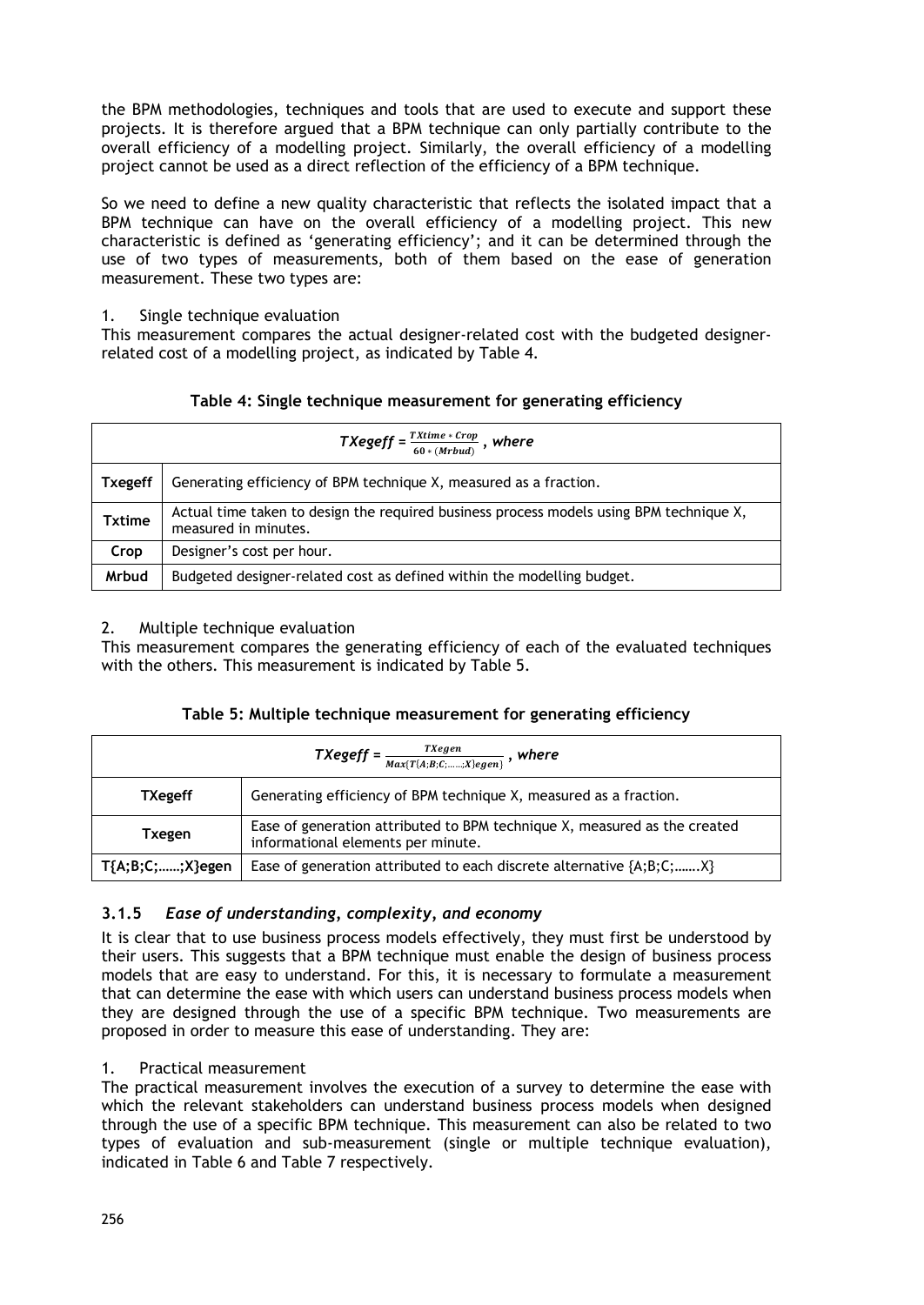| Table 6: Single technique measurement for practical ease of understanding |  |  |  |  |  |  |  |  |
|---------------------------------------------------------------------------|--|--|--|--|--|--|--|--|
|---------------------------------------------------------------------------|--|--|--|--|--|--|--|--|

| TXeund = $\frac{TXsund}{TXnund}$ , where |                                                                                                                                                              |  |
|------------------------------------------|--------------------------------------------------------------------------------------------------------------------------------------------------------------|--|
| <b>TXeund</b>                            | Ease of understanding related to BPM technique X, measured as fraction.                                                                                      |  |
| <b>TXsund</b>                            | Count of all the survey participants who consider the business process models<br>related to BPM technique X as easy to understand, where "yes" =1 and "no"=0 |  |
| <b>TXnund</b>                            | Count of all the survey participants who are asked to comment on the ease of<br>understanding related to BPM technique X.                                    |  |

### **Table 7: Multiple technique measurement for practical ease of understanding**

| TXeund = $\frac{TXcund}{Max\{T\{A;B;C;;X\}cund\}}$ , where |                                                                                                                                                                                              |  |
|------------------------------------------------------------|----------------------------------------------------------------------------------------------------------------------------------------------------------------------------------------------|--|
| <b>TXeund</b>                                              | Ease of understanding related to BPM technique X, measured as a fraction.                                                                                                                    |  |
| TXcund                                                     | Count of all the survey participants who consider the business process models<br>related to BPM technique X as the easiest to understand of all the proposed<br>alternatives.                |  |
| $T{A;B;C;;X}$ cund                                         | Count of all the survey participants who consider the business process models<br>related to modelling technique {A;B;C;;X} as the easiest to understand of<br>all the proposed alternatives. |  |

### 2. Theoretical measurement

The theoretical measurement involves an evaluation of a BPM technique's ability to design business process models that are economical and of the least possible complexity. An increase in the number of informational elements portrayed by business process models is identified as increasing their complexity. In turn, an increase in the complexity of business process models decreases the ease with which they can be understood by their users.

It is understandable that certain modelling applications require a large number of informational elements that must be portrayed by their associated business process models. In order to address the requirements of these modelling applications, the design of complex business process models is, to some extent, unavoidable. In addition, these business process models will remain just as complex, regardless of the BPM technique that is used for their design. This can be considered an 'uncontrollable complexity' that is inherited by business process models from the requirements of their associated modelling applications.

The portrayal of additional informational elements beyond the requirements of modelling applications may indeed sometimes be useful; but most of the time they only clutter business process models with information that is not required. This leads to the design of uneconomical business process models that are considered too complex for the purposes of their associated modelling applications. The portrayal of these additional informational elements is the result of the BPM technique that is used to design the required business process models. These models inherit a 'controllable complexity' from the BPM technique that is used for their design.

Eventually, BPM techniques must be able to design complete business process models while still being able to ensure that they are economical and of the least possible 'controllable complexity'. This implies that the stipulated requirements for modelling applications should serve as the upper-limit for the informational elements that must be portrayed by their associated business process models. Based on these perspectives, the measurement indicated by Table 8 is defined to determine the economy associated with the use of a BPM technique for a specific modelling application.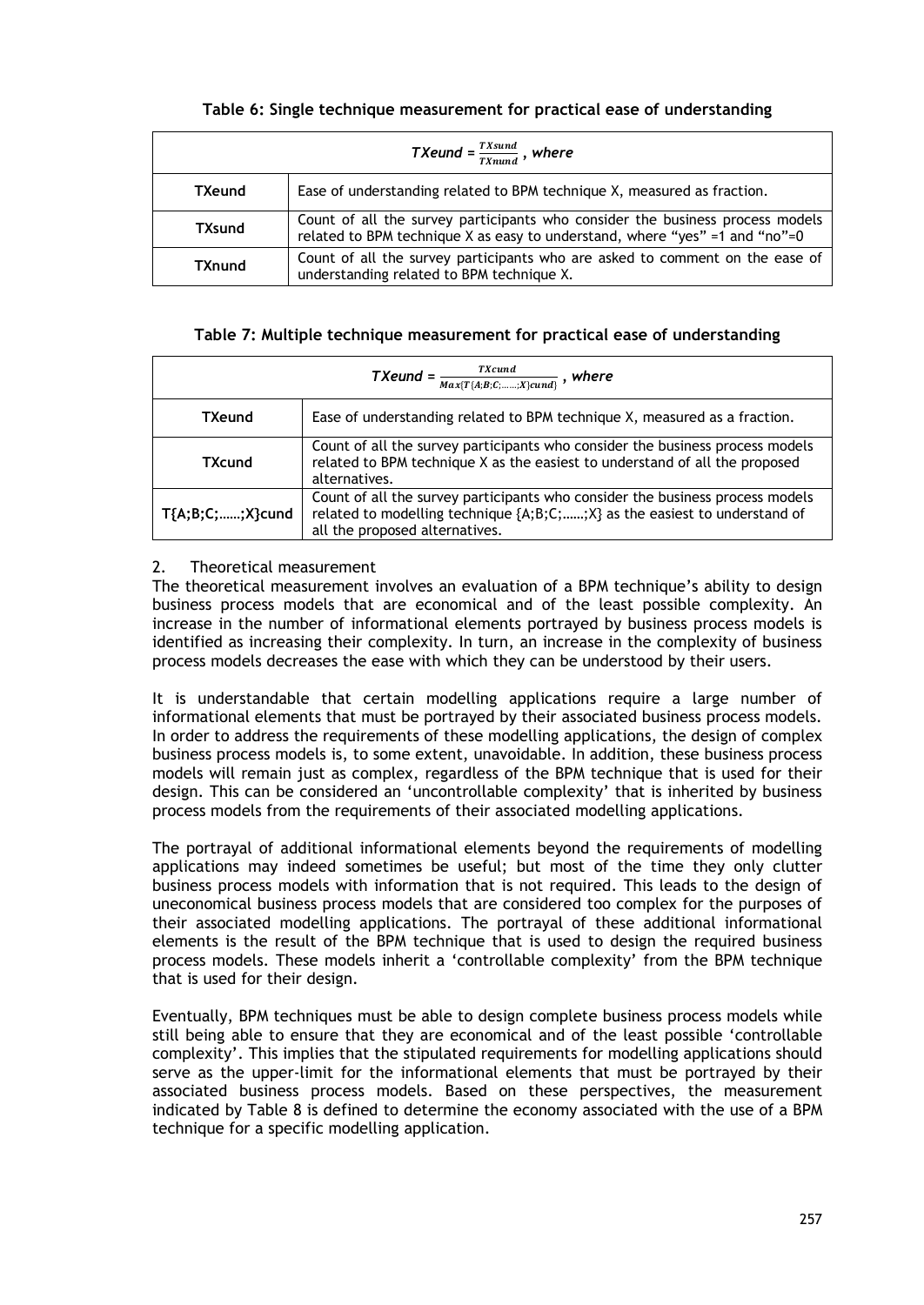### **Table 8: Measurement for economy**

|               | TXecon =2- $(\frac{Txainf}{0rinf})$ , where                                                                                    |
|---------------|--------------------------------------------------------------------------------------------------------------------------------|
| <b>TXecon</b> | Economy of BPM technique X, measured as a fraction.<br>If TXecon $>1$ , $\approx$ 1                                            |
| <b>TXainf</b> | Number of all the informational elements that are portrayed by business process<br>models when designed using BPM technique X. |
| Orinf         | Number of informational elements that must be portrayed, as stipulated by the scope<br>of the relevant modelling application.  |

This measurement of economy is used, therefore, to suggest the ability of a BPM technique to design business process models that are of the least possible 'controllable complexity'. Consequently, it is used as a theoretical measurement to determine the ease of understanding associated with the relevant BPM technique.

### **3.1.6** *Formality, expressiveness, flexibility, software support, and sustainability*

In order to standardise and sustain their modelling practices and outputs, it is important that organisations consistently use the same BPM technique for both their current and their future modelling projects. Evaluating the ease with which a BPM technique can be used should therefore not be limited to its current use: it should also include an evaluation of its future use, which is also considered significant. To measure this future use, it is necessary to define a new quality characteristic: the 'sustainability' of a BPM technique.

The initial modelling projects of organisations generally represent the design of business process models that portray their business processes at a high level of abstraction. As their business process maturities improve, organisations require business process models that can portray their business processes in more detail. In addition, the dynamic nature of organisations can lead to the need to modify their current business processes and, therefore, also the details included in their business process models. BPM techniques whose semantic definition is limited may struggle to address organisations' increasing or changing illustration requirements; and in the end the future usefulness of these techniques is limited.

The formality (how well the semantics are defined) of a BPM technique can therefore give insight into its capability to address organisations' possible increasing or changing illustration requirements. This implies that the formality of BPM techniques can be used to suggest both their expressiveness and their flexibility. Ultimately, the formality of BPM techniques represents a sub-measurement of their sustainability.

Understandably, the evaluation of a single technique's formality is difficult, given that it is impossible to predict accurately the specific illustration requirements of future modelling applications. And without the referencing platform provided by the comparison of multiple techniques, putting the formality of a specific technique into perspective becomes difficult. Based on these views, the formality of a BPM technique can be suggested by the measurement indicated by Table 9.

Based on the increasing use of technology-based operations within organisations, it will become more and more important for BPM techniques to be able to integrate with the software systems used by organisations. In the interests of sustainability, it is also important to evaluate the software support that is available for BPM techniques within organisations. The following measurement related to software support is indicated by Table 10.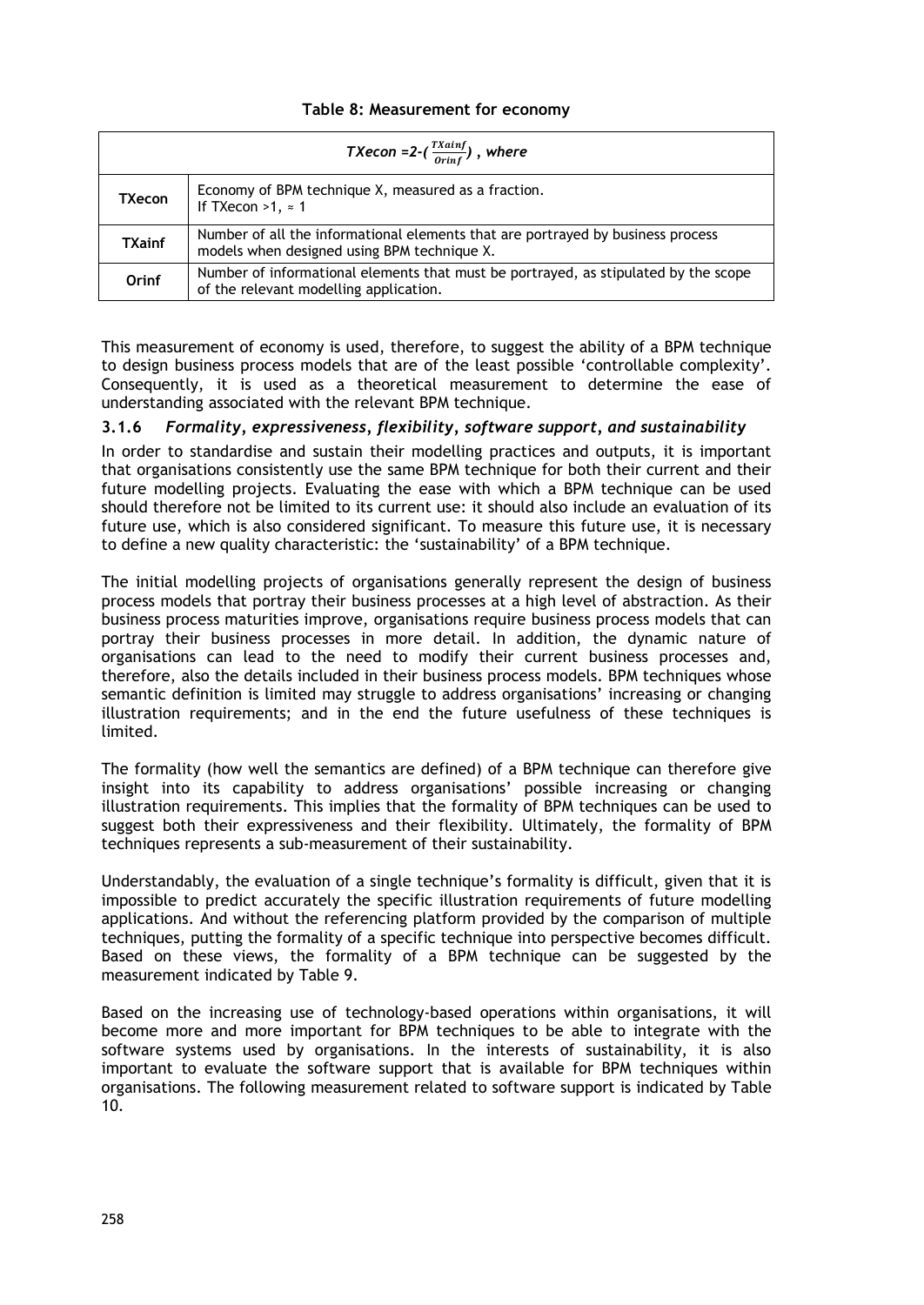## **Table 9: Measurement for formality**

| $TXform = \frac{TXcsem}{Max\{T\{A;B;C;;X\}csem\}}$ , where |                                                                                         |  |
|------------------------------------------------------------|-----------------------------------------------------------------------------------------|--|
| <b>TXform</b>                                              | Level of formality related to BPM technique X, measured as a fraction.                  |  |
| <b>TXcsem</b>                                              | Count of all well-defined semantics related to BPM technique X.                         |  |
| T{A;B;C;;X}csem                                            | Count of all well-defined semantics related to BPM technique $\{A; B; C; \ldots, X\}$ . |  |

### **Table 10: Measurement for software support**

| $TXsoft = TXyint$ , where |                                                                                                                                                                             |  |  |  |
|---------------------------|-----------------------------------------------------------------------------------------------------------------------------------------------------------------------------|--|--|--|
| <b>TXsoft</b>             | Software support related to BPM technique X, measured as a binary value (0 or<br>1).                                                                                        |  |  |  |
| <b>TXyint</b>             | Integration is possible between BPM technique X and the enterprise resource<br>planning (ERP) system that is used by the relevant organization; True $= 1$ , False<br>$= 0$ |  |  |  |

### **3.2 Measurement structure**

Based on the dissection, arrangement, and refinement of some of the more prominent quality characteristics of the graphical languages of BPM techniques, the measurement framework indicated by Figure 1 is suggested. Together with the formulated measurements, it can be used to evaluate the suitability of the BPM techniques that are considered for specific modelling applications.

### **3.3 Measurement weights**

The measurements contained within this framework are assigned specific weights (top right corner of each measurement in Figure 1). These weights are assigned to the measurements based on one of two arguments:

- 1. The relevant measurement can be single-handedly used to measure its parent characteristic. Based on the earlier discussions, this includes the weights that are assigned to:
- effectiveness
- ease of use
- formality
- economy
- least complexity
- 2. It is possible that a biased weight distribution among a group of sub-measurements, coupled with higher measured capabilities in some (but not all) of these submeasurements, can give a false impression of the overall capability of their parent characteristic.

Table 11 serves as an example of such a false impression. Evaluating the ease of use of both these techniques, Technique 2 is identified as the technique with the higher capability for ease of use. This result is due to a biased weight distribution and a higher capability for its associated completeness. It can therefore be misinterpreted that Technique 2 is superior to Technique 1 in all the sub-measurements of ease of use – even though Technique 2 performed much worse than Technique 1 in three out of the four sub-measurements.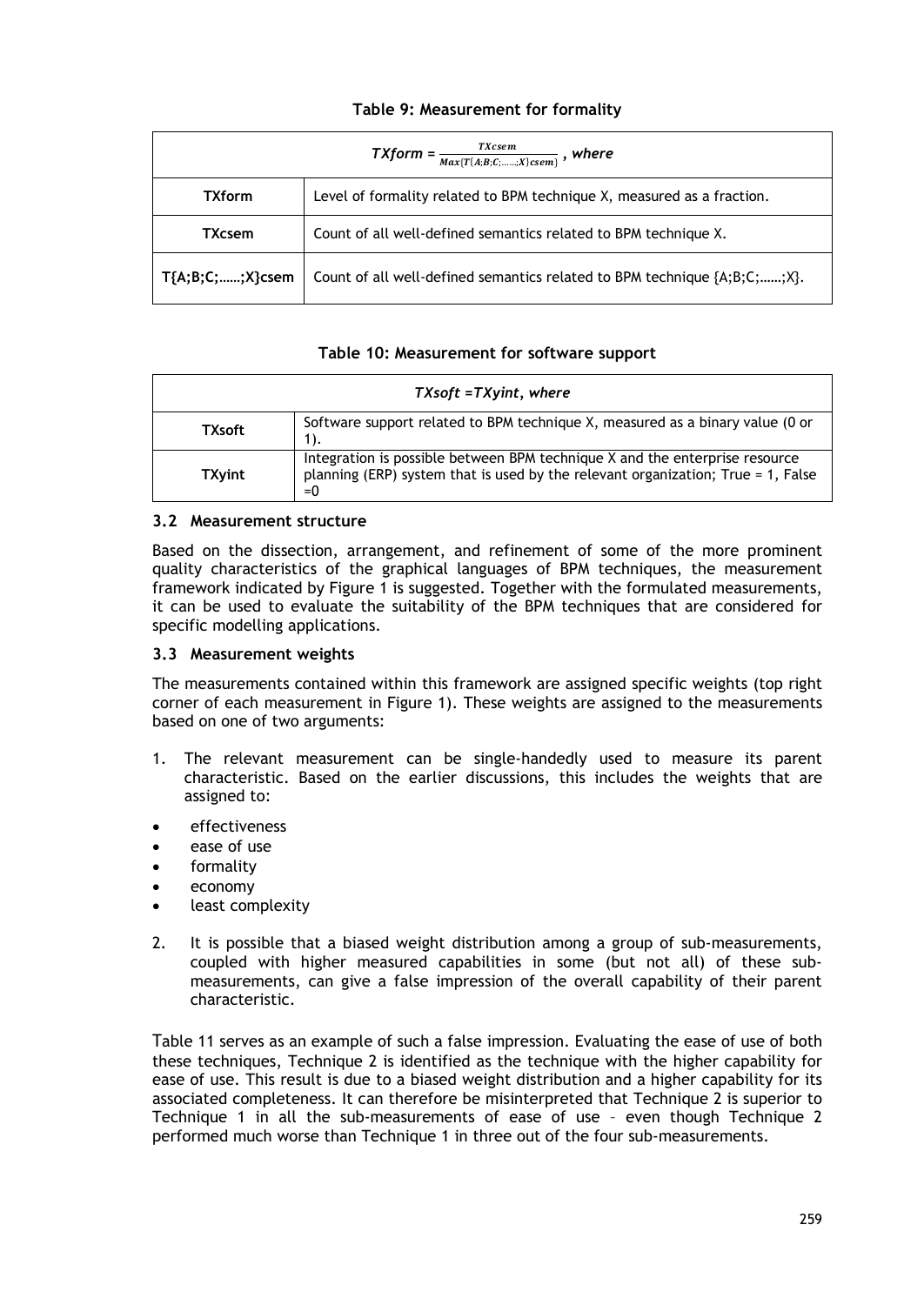

**Figure 1: Measurement framework for BPM techniques**

| <b>Biased Weight Distribution</b> |                            |              |                              |                       |                |                   |  |  |
|-----------------------------------|----------------------------|--------------|------------------------------|-----------------------|----------------|-------------------|--|--|
|                                   |                            | Completeness | <b>Generating Efficiency</b> | Ease of Understanding | Sustainability |                   |  |  |
| Technique 1                       | Measured Capability        | 0.65         | 0.65                         | 0.65                  | 0.65           |                   |  |  |
|                                   | Weight                     | 0.25         | 0.25                         | 0.25                  | 0.25           | Total Ease of Use |  |  |
|                                   |                            |              |                              |                       |                | 0.65              |  |  |
|                                   |                            | Completeness | <b>Generating Efficiency</b> | Ease of Understanding | Sustainability |                   |  |  |
| Technique 2                       | <b>Measured Capability</b> | 0.9          | 0.35                         | 0.35                  | 0.35           |                   |  |  |
|                                   | Weight                     | 0.6          | 0.1                          | 0.2                   | 0.1            | Total Ease of Use |  |  |
|                                   |                            |              |                              |                       |                | 0.68              |  |  |

In order to eliminate the possibility of such misinterpretations, we argue that certain submeasurements represent a collective group that must have the same weights to validate the measurement of their parent characteristic. This is motivated by Table 12, which indicates the impact that a uniform weight distribution can have on the same evaluation.

Based on the earlier discussions, this includes the weights that are assigned to the following groups:

- completeness, sustainability, ease of understanding, and generating efficiency as a collective group of sub-measurements used to measure ease of use;
- software support and expressiveness and flexibility as a collective group of submeasurements used to measure sustainability; and
- theoretical ease of understanding and practical ease of understanding as a collective group of sub-measurements used to measure ease of understanding.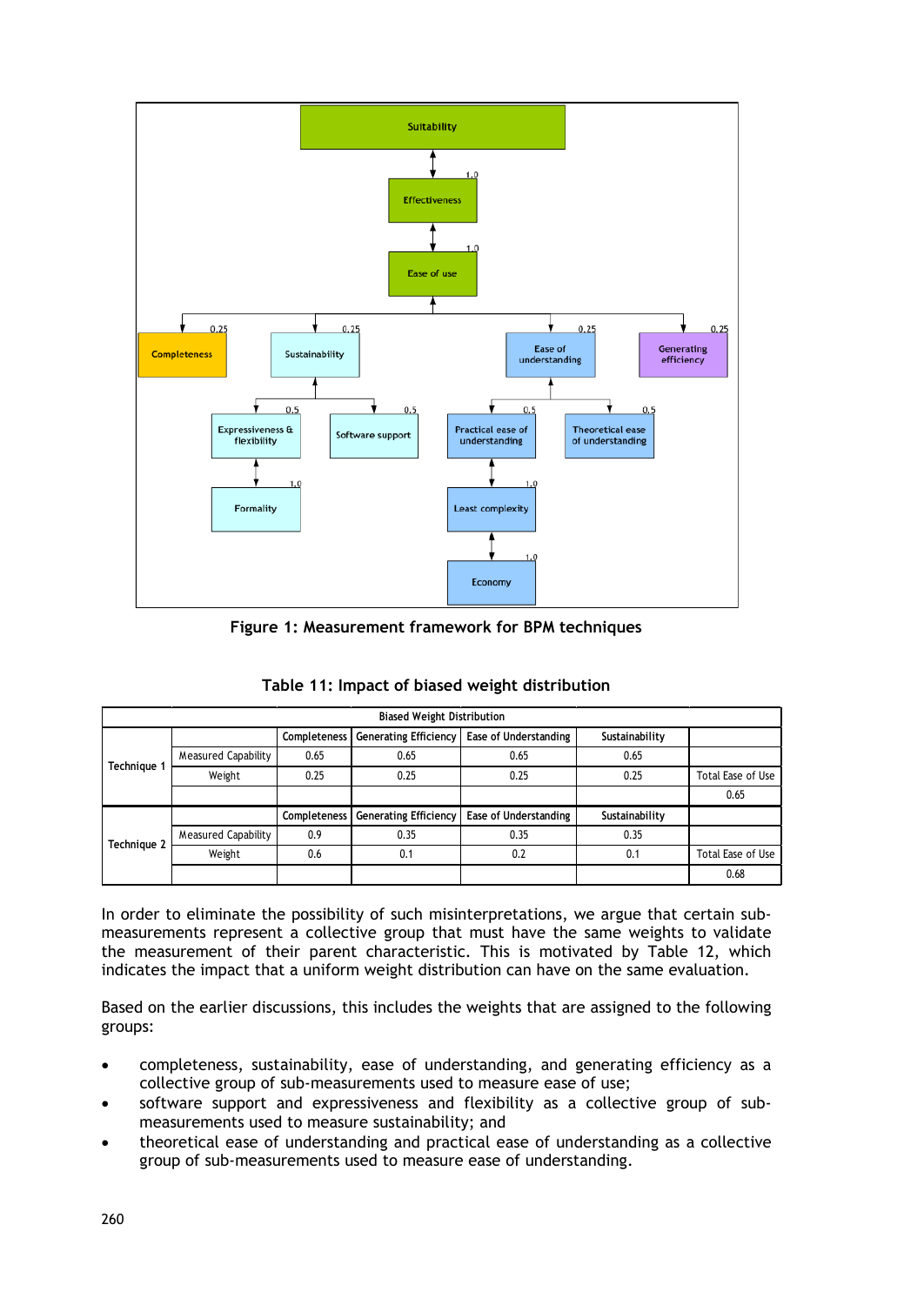|             |                     |                     | Uniform Weight Distribution  |                       |                |                   |
|-------------|---------------------|---------------------|------------------------------|-----------------------|----------------|-------------------|
|             |                     | <b>Completeness</b> | <b>Generating Efficiency</b> | Ease of Understanding | Sustainability |                   |
|             | Measured Capability | 0.65                | 0.65                         | 0.65                  | 0.65           |                   |
| Technique 1 | Weight              | 0.25                | 0.25                         | 0.25                  | 0.25           | Total Ease of Use |
|             |                     |                     |                              |                       |                | 0.65              |
|             |                     | <b>Completeness</b> | <b>Generating Efficiency</b> | Ease of Understanding | Sustainability |                   |
| Technique 2 | Measured Capability | 0.9                 | 0.35                         | 0.35                  | 0.35           |                   |
|             | Weight              | 0.25                | 0.25                         | 0.25                  | 0.25           | Total Ease of Use |
|             |                     |                     |                              |                       |                | 0.49              |

# **Table 12: Impact of uniform weight distribution**

## **4 CASE STUDY: USE OF MEASUREMENT FRAMEWORK**

The developed measurement framework was used to determine a suitable BPM technique for a supermarket that forms part of a broader chain of supermarkets within South Africa. In order to maintain the required confidentiality, the supermarket is referred to as Supermarket X, and the broader chain of supermarkets is referred to as Chain X.

### **4.1 Scope of modelling application**

Through collaboration with the project team of Chain X, it was established that the execution of the modelling project should have led to the design of business process models that can be used to understand and subsequently analyse the core business processes of Supermarket X. The designed business process models should also have provided a platform for future modelling efforts and for the roll-out of standard procedures across the various other supermarkets of Chain X. The business process models should ideally have portrayed the following informational elements:

- the events that start and end the activities within the core business processes
- the activities that are contained within the core business processes
- the sequences / interdependencies between the activities that are contained within the core business processes
- the responsibilities that are associated with the activities that are contained within the core business processes
- the resources and inputs that are used by the core business processes
- the outputs of the activities that are contained within the core business processes
- the customers of the outputs that are created by the core business processes

### **4.2 Considered techniques**

The techniques that were considered for this application were BPM notation (BPMN), eventdriven process chains (EPCs), and unified modelling language activity diagrams (UML-AD). These techniques were used to design distinct sets of business process models respectively. The purpose of these distinct sets was to enable equivalent evaluations of the relevant techniques and their related abilities. These evaluations provided the platform to compare the considered techniques objectively for their suitability for the specific modelling application.

### **4.3 Measurement results**

### **4.3.1** *Completeness, economy, and generating efficiency*

In order to measure the completeness, economy, and generating efficiency of each of the considered techniques, it was necessary to determine specific measurement inputs, which included the type and count of informational elements that were required, the informational elements that were portrayed by the distinct sets of business process models, and the time that was required to design the distinct sets of business process models.

The required type of informational elements was derived from the scope of the relevant modelling application. Through a count-based analysis of the business process descriptions,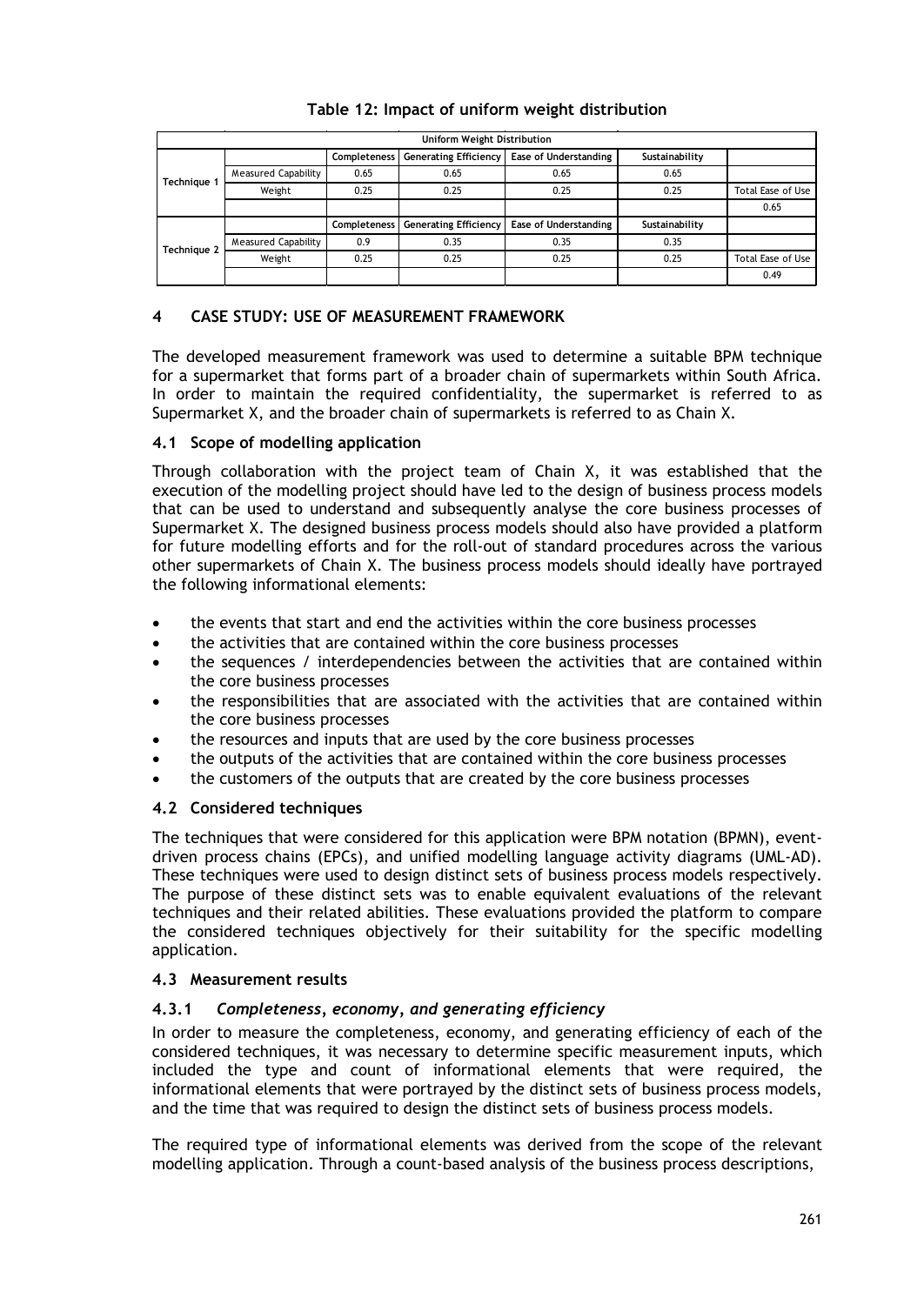|       |                      |                       |                   | <b>Required Informational Elements</b> |                                                        |        |         |
|-------|----------------------|-----------------------|-------------------|----------------------------------------|--------------------------------------------------------|--------|---------|
| Count |                      | Events<br>Start / End | <b>Activities</b> | Sequence or                            | Customers or<br>interdependencies responsible entities | Inputs | Outputs |
|       | Process 1            | 3                     | 15                | 82                                     | 19                                                     | 15     |         |
|       | Process <sub>2</sub> |                       | 11                | 49                                     | 16                                                     |        |         |
|       | Process 3            | 3                     | 8                 | 55                                     | 13                                                     | 14     |         |
|       | Process 4            | 3                     |                   | 38                                     |                                                        |        |         |
|       | <b>Total</b>         | 11                    | 41                | 224                                    | 55                                                     | 39     | 12      |
|       | 381                  |                       |                   |                                        |                                                        |        |         |

**Table 13: Required informational elements**

the counts of these required informational elements were determined. The results of this analysis are indicated in Table 13.

Through an analysis of the distinct sets of business process models, the following information relevant to the considered techniques was determined:

- The business process models that were designed through the use of BPMN portrayed all of the required informational elements.
- The business process models that were designed through the use of EPCs portrayed all of the required informational elements. They also portrayed intermediate events and their associated control flows. Using a count-based analysis of these intermediate events and associated control flows, the counts related to these informational elements were identified. These counts are indicated in Table 14.
- The business process models that were designed through the use of UML-AD portrayed all of the required informational elements except for customers or responsible entities. The counts related to these missing informational elements were derived from Table 13, and are indicated in Table 14.

Based on a time study, the time (in minutes) required to design the distinct sets of business process models was determined. Table 15 provides the results of this time study.

|    |                      |                                                    | Additional informational elements- EPCs | Missing informational elements-UML-AD |  |  |
|----|----------------------|----------------------------------------------------|-----------------------------------------|---------------------------------------|--|--|
|    |                      | Sequence or interdependence<br>Events intermediate |                                         | Customers or responsible entities     |  |  |
|    | Process <sub>1</sub> | 14                                                 |                                         |                                       |  |  |
| ţ  | Process <sub>2</sub> | 12                                                 | 12                                      | 16                                    |  |  |
| ලි | Process 3            | 12                                                 | 12                                      |                                       |  |  |
|    | Process 4            |                                                    |                                         |                                       |  |  |
|    | Total                | 45                                                 | 45                                      | 55                                    |  |  |

**Table 14: Additional and missing informational elements**

|  |  |  | Table 15: Time required to design business process models |
|--|--|--|-----------------------------------------------------------|
|  |  |  |                                                           |

|                      | <b>BPMN</b> | <b>EPC</b> | UML-AD |
|----------------------|-------------|------------|--------|
| Process <sub>1</sub> | 63          | 88         | 59     |
| Process <sub>2</sub> | 34          | 41         | 19     |
| Process 3            | 36          | 73         | 42     |
| Process 4            | 26          | 46         | 23     |
| <b>Total</b>         | 159         | 248        | 143    |

Through the use of these measurements and measurement inputs, the completeness, economy, and generating efficiency of each of the BPM techniques was measured. Table 16 consolidates the results from these measurements.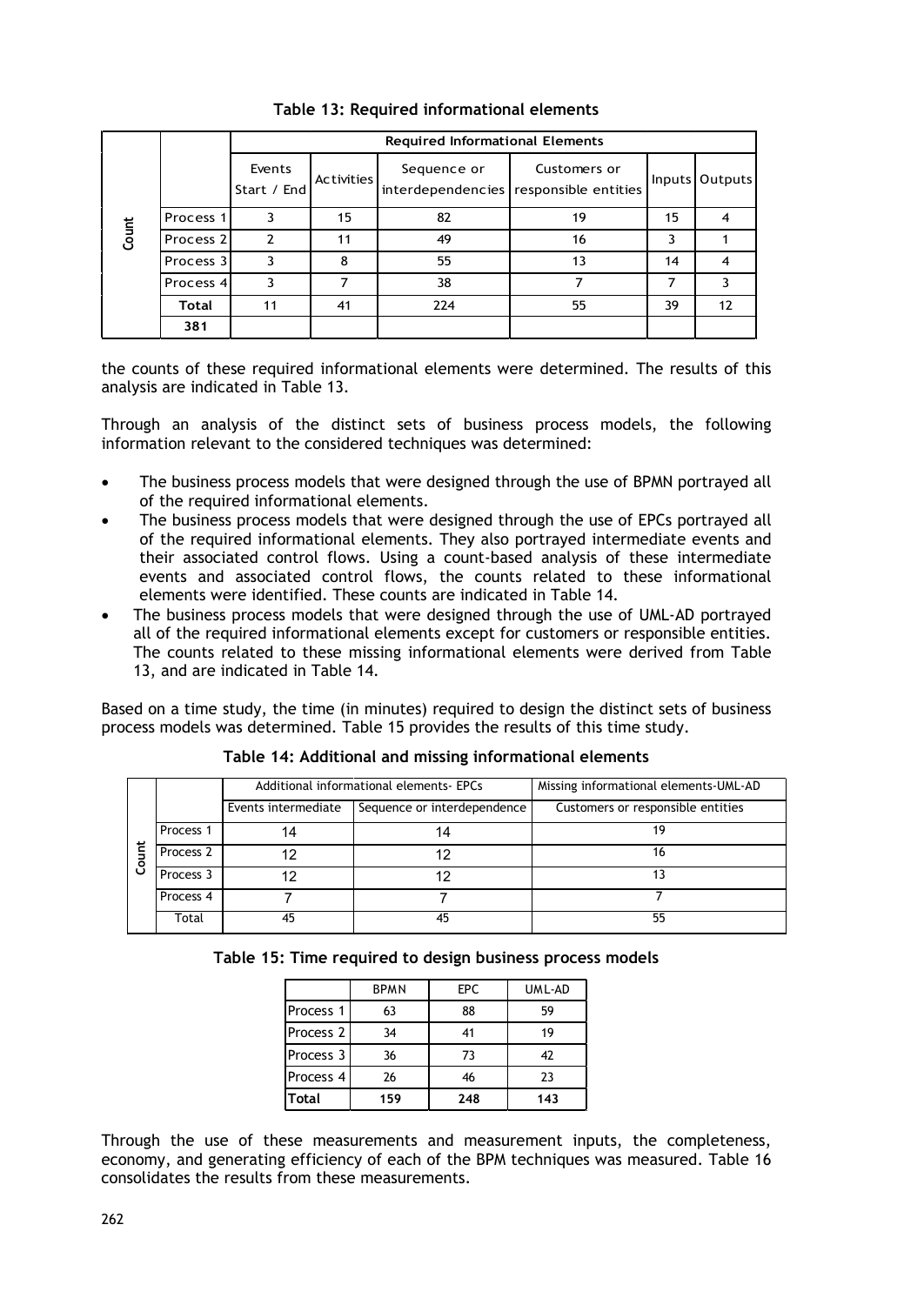| Completeness                                 |             |       |         |  |  |
|----------------------------------------------|-------------|-------|---------|--|--|
|                                              | <b>BPMN</b> | EPC's | UM L-AD |  |  |
| Txrinf                                       | 381         | 381   | 326     |  |  |
| Orinf                                        | 381         | 381   | 381     |  |  |
| TXcomp = TXrinf /Orinf                       | 1.00        | 1.00  | 0.86    |  |  |
| Economy                                      |             |       |         |  |  |
|                                              | <b>BPMN</b> | EPC's | UML-AD  |  |  |
| Txainf                                       | 381         | 471   | 326     |  |  |
| Orinf                                        | 381         | 381   | 381     |  |  |
| TXecon = $2-(TXainf/(Orinf))$                | 1.00        | 0.76  | 1.00    |  |  |
| <b>Generating Efficiency</b>                 |             |       |         |  |  |
|                                              | <b>BPMN</b> | EPC's | UML-AD  |  |  |
| Txrinf                                       | 381         | 381   | 326     |  |  |
| Txtime                                       | 381         | 381   | 326     |  |  |
| Txegen                                       | 2.40        | 1.54  | 2.66    |  |  |
| TXegeff = $(TXegen$ )/(Max{T{A;B;C;;X}egen}) | 0.90        | 0.58  | 1.00    |  |  |

## **Table 16: Results for completeness, economy, and generating efficiency**

### **4.3.2** *Ease of understanding*

Based on the relationship between the measurements of economy, least complexity, and theoretical ease of understanding, the economy of each of the considered techniques was used as a measure of their theoretical ease of understanding. To measure the practical ease of understanding, the results from the executed survey (multiple technique evaluation) were used as input for the measurement. Table 17 indicates the results from the survey.

**Table 17: Results from practical survey**

|          | Preferred technique     |    |    |  |  |  |
|----------|-------------------------|----|----|--|--|--|
|          | <b>BPMN EPCs UML-AD</b> |    |    |  |  |  |
| Count    |                         |    | 21 |  |  |  |
| Sample n |                         | 25 |    |  |  |  |

Based on the results of the practical and theoretical ease of understanding measurements, the consolidated ease of understanding of each of the considered techniques was measured. Table 18 indicates the results of these measurements.

### **4.3.3** *Formality, software support, and sustainability*

In order to measure the formality relevant to each of the considered techniques, the following measurement inputs were identified:

- BPMN's full set of elements contains 37 well-defined semantics.
- EPC's extended set of elements contains 14 well-defined semantics.
- While collectively the UML family of languages possesses a rich set of semantics, only 12 well-defined semantics are relevant to UML-AD.

| Table 18: Results for ease of understanding |  |
|---------------------------------------------|--|
| Theoretical ease of understanding           |  |

| Theoretical ease of understanding          |             |       |        |  |  |  |
|--------------------------------------------|-------------|-------|--------|--|--|--|
|                                            | <b>BPMN</b> | EPC's | UML-AD |  |  |  |
| Txecon                                     | 1.00        | 0.76  | 1.00   |  |  |  |
| Practical ease of understanding            |             |       |        |  |  |  |
|                                            | <b>BPMN</b> | EPC's | UML-AD |  |  |  |
| Txcund                                     |             |       | 21     |  |  |  |
| TXeund = Txcund /Max ${T_A;B;C;;X}$ cund } | 0.19        | 0.00  | 1.00   |  |  |  |
| Consolidated ease of understanding         |             |       |        |  |  |  |
|                                            | <b>BPMN</b> | EPC's | UML-AD |  |  |  |
| $(0.5 * Practical)+(0.5 * Theoretical)$    | 0.60        | 0.38  | 1.00   |  |  |  |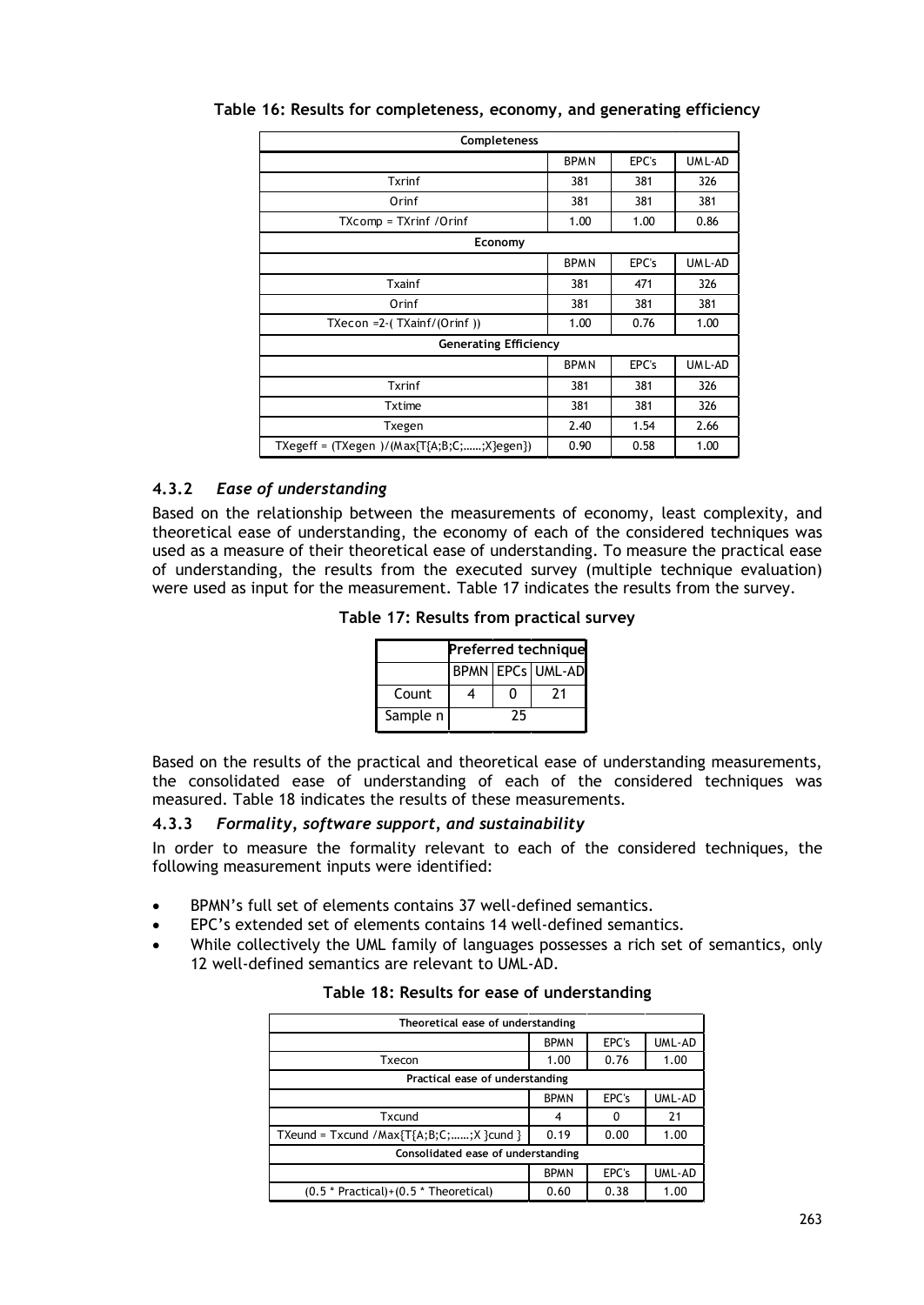In order to measure the software support relevant to each of the considered techniques, the following information and measurement inputs were identified:

- Chain X uses SAP as its preferred enterprise resource planning (ERP) resource.
- BPMN can be integrated and supported by SAP.
- EPCs, as part of the ARIS Toolset, can be integrated and supported by SAP.
- Although various members of the UML family can be integrated and supported by SAP, UML-AD is currently not integrated or supported by SAP.

In light of the identified measurement inputs, the formality, software support, and sustainability of each the considered techniques were measured. The results of these measurements are indicated by Table 19.

| Formality                                  |             |       |        |  |  |  |  |  |
|--------------------------------------------|-------------|-------|--------|--|--|--|--|--|
|                                            | <b>BPMN</b> | EPC's | UML-AD |  |  |  |  |  |
| <b>Txsem</b>                               | 1.00        | 0.38  | 0.32   |  |  |  |  |  |
| Software Support                           |             |       |        |  |  |  |  |  |
|                                            | <b>BPMN</b> | EPC's | UML-AD |  |  |  |  |  |
| Txyint                                     |             |       |        |  |  |  |  |  |
| Sustainability                             |             |       |        |  |  |  |  |  |
|                                            | <b>BPMN</b> | EPC's | UML-AD |  |  |  |  |  |
| (0.5 * Formality)+(0.5 * Software Support) |             | 0.69  | 0.16   |  |  |  |  |  |

### **Table 19: Results for formality, software support and sustainability**

## **4.3.4** *Ease of use, effectiveness, and suitability*

Having completed these measurements, the measurements of ease of use, effectiveness, and suitability of each of the considered techniques were executed. These measures denoted a consolidation of all the other measured characteristics in conjunction with their assigned weight distributions. Table 20 indicates the ease of use, effectiveness, and suitability of each of the considered BPM techniques.

### **5 CONCLUSIONS AND RECOMMENDATIONS**

This article has suggested that a BPM technique is eventually considered suitable if it possesses the capability to design and support business process models that enable the relevant organisation to achieve its modelling objectives. In turn, it has suggested that this requires the design and support of business process models that are complete, efficiently generated, easy to understand, and sustainable. Considering these perspectives and the results of the suitability evaluation, our suggestion is that:

- BPM notation (BPMN) is the more suitable technique for this specific modelling application; and
- the set of business process models that were designed using BPM notation signifies the more suitable representation of the business processes for this specific modelling application.

These suggestions are motivated by:

- BPMN's measured capability in effectiveness and ease of use for this specific modelling application; and
- BPMN's measured capability to generate efficiency, sustainability, completeness, and ease of understanding for this specific modelling application.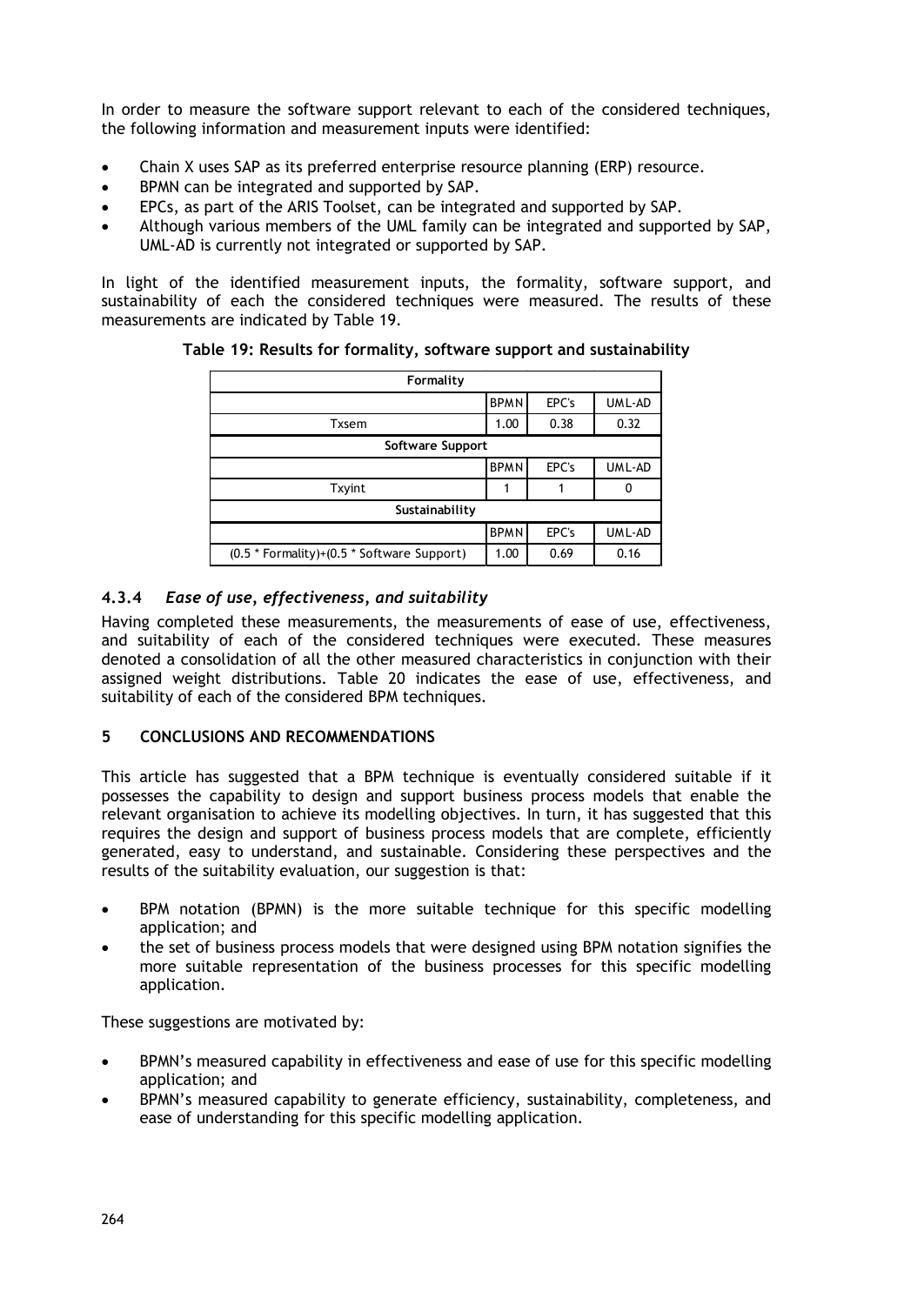|                                      | Characteristic<br>contribution to<br>overall suitability | <b>BPMN</b><br>result | <b>BPMN</b><br>contribution | <b>EPCs</b><br>result | <b>EPCs</b><br>contribution | UML-AD<br>result | UML-AD<br>contribution |
|--------------------------------------|----------------------------------------------------------|-----------------------|-----------------------------|-----------------------|-----------------------------|------------------|------------------------|
| Software support                     | 0.1250                                                   | 1.0000                | 0.1250                      | 1.0000                | 0.1250                      | 0.0000           | 0.0000                 |
| Formality                            | 0.1250                                                   | 1.0000                | 0.1250                      | 0.3800                | 0.0475                      | 0.3200           | 0.0400                 |
| Practical ease of<br>understanding   | 0.1250                                                   | 0.1900                | 0.0238                      | 0.0000                | 0.0000                      | 1.0000           | 0.1250                 |
| Theoretical ease of<br>understanding | 0.1250                                                   | 1.0000                | 0.1250                      | 0.7600                | 0.0950                      | 1.0000           | 0.1250                 |
| Economy                              | 0.1250                                                   | 1.0000                | 0.1250                      | 0.7600                | 0.0950                      | 1.0000           | 0.1250                 |
| Completeness                         | 0.2500                                                   | 1.0000                | 0.2500                      | 1.0000                | 0.2500                      | 0.8600           | 0.2150                 |
| Sustainability                       | 0.2500                                                   | 1.0000                | 0.2500                      | 0.6900                | 0.1725                      | 0.1600           | 0.0400                 |
| Generating efficiency                | 0.2500                                                   | 0.9000                | 0.2250                      | 0.5800                | 0.1450                      | 1.0000           | 0.2500                 |
| Ease of understanding                | 0.2500                                                   | 0.6000                | 0.1500                      | 0.3800                | 0.0950                      | 1.0000           | 0.2500                 |
| <b>Effectiveness</b>                 | 1.0000                                                   | 0.8750                | 0.8750                      | 0.6625                | 0.6625                      | 0.7550           | 0.7550                 |
| Ease of use                          | 1.0000                                                   | 0.8750                | 0.8750                      | 0.6625                | 0.6625                      | 0.7550           | 0.7550                 |
|                                      | <b>BPMN</b>                                              | 87.50%                |                             |                       |                             |                  |                        |
| Suitability                          | <b>EPCs</b>                                              | 66.25%                |                             |                       |                             |                  |                        |
|                                      | UML-AD                                                   | 75.50%                |                             |                       |                             |                  |                        |

**Table 20: Results for ease of use, effectiveness, and suitability**

Considering that the various supermarkets of Chain X should share the same strategic and operational objectives, it is fair to argue that their business processes should be the same. Given that assumption, it is also fair to argue that their modelling requirements should be the same. Based on these views, we suggest that:

- the business process models of Supermarket X should be representative of the business process models of any of the other supermarkets of Chain X;
- the business process models of Supermarket X can be used as a platform to standardise and roll out the relevant business processes to the various other supermarkets of Chain X; and
- the use of BPM notation to design and support business process models should lead to more suitable representation of the business processes of any of the other supermarkets of Chain X.

The proposed measurement framework worked well in evaluating the suitability of the techniques that were considered for the relevant modelling application. This framework should also be usable to evaluate the suitability of the techniques that are considered for other modelling applications. This is due to the fact that the designed measurements use variables that intentionally incorporate the relevant organisational characteristics and the requirements of the specific modelling applications. In other words, the measurements for completeness, generating efficiency, ease of understanding, and software support – along with their sub-measurements – are tailored to isolate the characteristics that impact the suitability of BPM techniques for specific modelling applications. We recommend that future research focus on further understanding how organisational characteristics impact the suitability of BPM techniques for specific modelling applications. We also recommend that a repository of scenarios be established where certain BPM techniques will be suitable for specific modelling applications

### **6 REFERENCES**

- [1] **Mendling, J**. 2008**.** *Metrics for process models*, Springer: Berlin / Heidelberg.
- [2] **Born, M., Brelage, C., Markovic, I., Pfeiffer, D. & Weber, I**. 2009. Auto-completion for executable business process models, *Business process management workshops: Lectures notes in business information processing*, 17(1), pp 510-515.